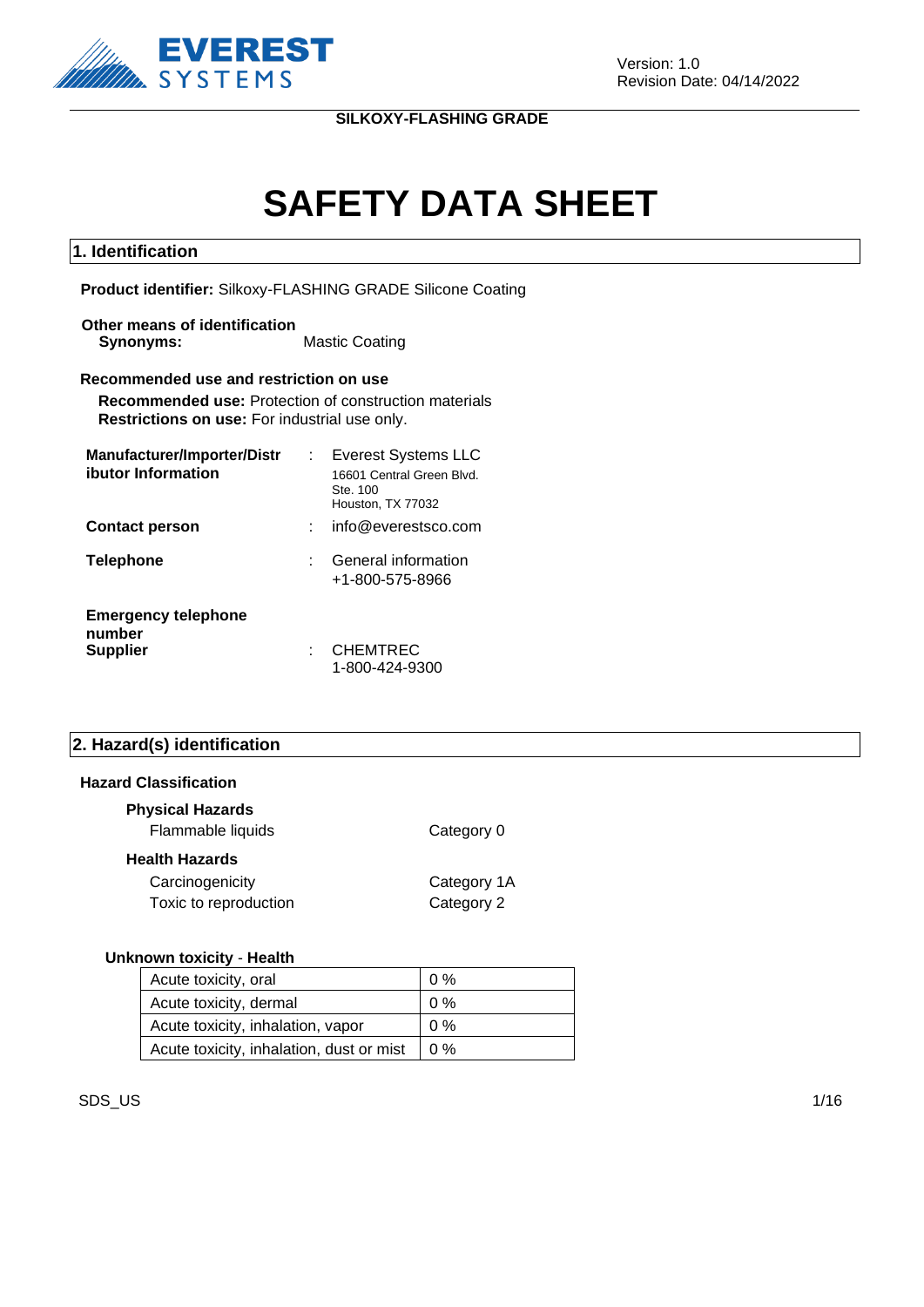

**Label Elements**

**Hazard Symbol:**



| <b>Signal Word:</b>                                         | Danger                                                                                                                                                                                                                                                                                                                                                 |
|-------------------------------------------------------------|--------------------------------------------------------------------------------------------------------------------------------------------------------------------------------------------------------------------------------------------------------------------------------------------------------------------------------------------------------|
| <b>Hazard Statement:</b>                                    | <b>FLASHING GRADE50;</b><br>May cause cancer.<br>FLASHING GRADE61; Suspected of damaging fertility or<br>the unborn child.                                                                                                                                                                                                                             |
| <b>Precautionary</b><br><b>Statements</b>                   |                                                                                                                                                                                                                                                                                                                                                        |
| <b>Prevention:</b>                                          | Keep away from heat, hot surfaces, sparks, open flames and other ignition<br>sources. No smoking. Wear protective gloves/protective clothing/eye<br>protection/face protection. Obtain special instructions before use. Do not<br>handle until all safety precautions have been read and understood. Use<br>personal protective equipment as required. |
| <b>Response:</b>                                            | IF exposed or concerned: Get medical advice/attention. In case of fire: Use<br>dry chemical powder for extinction.                                                                                                                                                                                                                                     |
| Storage:                                                    | Store in a well-ventilated place. Keep cool. Store locked up.                                                                                                                                                                                                                                                                                          |
| Disposal:                                                   | Dispose of contents/container to an appropriate treatment and disposal<br>facility in accordance with applicable laws and regulations, and product<br>characteristics at time of disposal.                                                                                                                                                             |
| Other hazards which do not<br>result in GHS classification: |                                                                                                                                                                                                                                                                                                                                                        |

**Substance(s) formed under the conditions of use:** Generates methanol during cure.

**3. Composition/information on ingredients**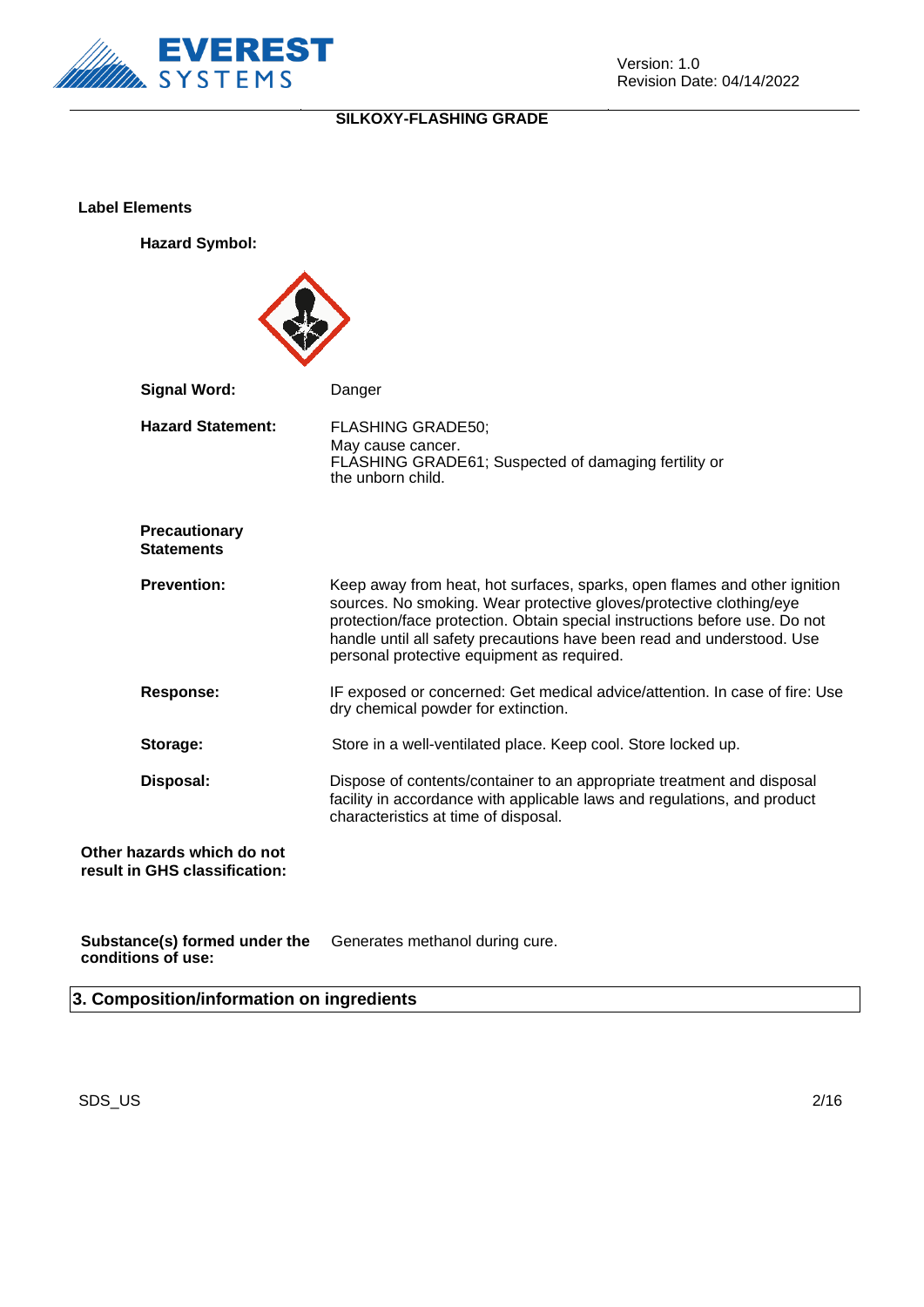#### **Mixtures**

| <b>Chemical Identity</b>                         | <b>CAS number</b> | Content in percent (%)*                                                                                                           | <b>Notes</b>                                            |
|--------------------------------------------------|-------------------|-----------------------------------------------------------------------------------------------------------------------------------|---------------------------------------------------------|
| (1) Calcium Carbonate                            | 471-34-1          | $20 - 50\%$                                                                                                                       | # This substance<br>has workplace<br>exposure limit(s). |
| Titanium, Bis(ethyl<br>acetoacetato)-diispropoxy | 27858-32-8        | $1 - 5\%$                                                                                                                         | No data available.                                      |
| Octadecanoic acid                                | $57-11-4$         | $1 - 5\%$                                                                                                                         | # This substance<br>has workplace<br>exposure limit(s). |
| (1) QUARTZ                                       | 14808-60-7        | $0.1 - 1\%$                                                                                                                       | # This substance<br>has workplace<br>exposure limit(s). |
| Octamethylcyclotetrasiloxane                     | 556-67-2          | $0.1 - 1\%$<br>* All conceptrations are persont by weight upleas ingradient is a gas. Cas conceptrations are in persont by valume | No data available.                                      |

All concentrations are percent by weight unless ingredient is a gas. Gas concentrations are in percent by volume.

### **4. First-aid measures**

| <b>General information:</b>                                            | No action shall be taken involving any personal risk or without suitable<br>training.                                                                                     |  |
|------------------------------------------------------------------------|---------------------------------------------------------------------------------------------------------------------------------------------------------------------------|--|
| Ingestion:                                                             | If swallowed, do NOT induce vomiting. Give a glass of water.                                                                                                              |  |
| Inhalation:                                                            | If inhaled, remove to fresh air. If not breathing give artificial respiration<br>using a barrier device. If breathing is difficult give oxygen. Get medical<br>attention. |  |
| <b>Skin Contact:</b>                                                   | Wash contaminated clothing before reuse. In case of contact, immediately<br>flush skin with plenty of soap and water for at least 15 minutes. Get medical<br>attention.   |  |
| Eye contact:                                                           | In case of contact with eyes, rinse immediately with plenty of water and<br>seek medical advice.                                                                          |  |
| Most important symptoms/effects, acute and delayed                     |                                                                                                                                                                           |  |
| Symptoms:                                                              | No data available.                                                                                                                                                        |  |
| Hazards:                                                               | No data available.                                                                                                                                                        |  |
| Indication of immediate medical attention and special treatment needed |                                                                                                                                                                           |  |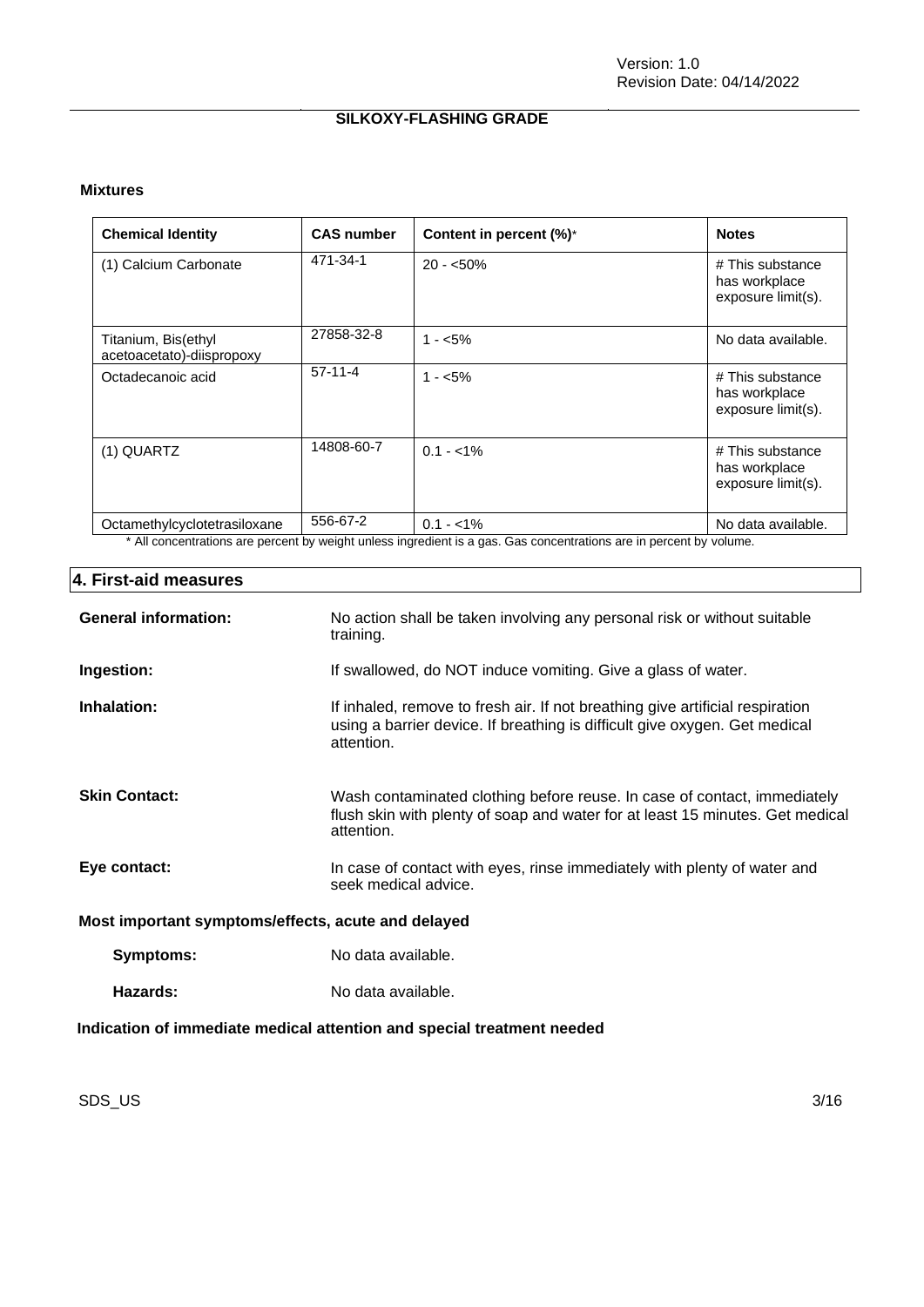| Treatment:                                                    | Treatment is symptomatic and supportive. This product reacts with moisture<br>in the acid contents of the stomach to form methanol.                                                                                                                                                                                                            |  |
|---------------------------------------------------------------|------------------------------------------------------------------------------------------------------------------------------------------------------------------------------------------------------------------------------------------------------------------------------------------------------------------------------------------------|--|
| 5. Fire-fighting measures                                     |                                                                                                                                                                                                                                                                                                                                                |  |
| <b>General Fire Hazards:</b>                                  | Fire residues and contaminated fire extinguishing water must be disposed<br>of in accordance with local regulations. Use standard firefighting<br>procedures and consider the hazards of other involved materials.                                                                                                                             |  |
| Suitable (and unsuitable) extinguishing media                 |                                                                                                                                                                                                                                                                                                                                                |  |
| Suitable extinguishing<br>media:                              | Water spray Carbon dioxide Foam.                                                                                                                                                                                                                                                                                                               |  |
| <b>Unsuitable extinguishing</b><br>media:                     | Do not use water jet as an extinguisher, as this will spread the fire.                                                                                                                                                                                                                                                                         |  |
| Specific hazards arising from<br>the chemical:                | In case of fire, carbon monoxide and carbon dioxide may be formed. Acute<br>overexposure to the products of combustion may result in irritation of the<br>respiratory tract. Measurements at temperatures above 150°C in presence<br>of air (oxygen) have shown that small amounts of formaldehyde are formed<br>due to oxidative degradation. |  |
| Special protective equipment and precautions for firefighters |                                                                                                                                                                                                                                                                                                                                                |  |
| <b>Special fire fighting</b><br>procedures:                   | When using do not smoke. Do not empty into drains.                                                                                                                                                                                                                                                                                             |  |
| Special protective equipment<br>for fire-fighters:            |                                                                                                                                                                                                                                                                                                                                                |  |

### **6. Accidental release measures**

| <b>Personal precautions,</b><br>protective equipment and<br>emergency procedures: | Product releases methanol during application and curing. Avoid contact<br>with eyes, skin, and clothing. Use only in well-ventilated areas. Avoid<br>inhalation of vapors and spray mists. Keep container closed. Keep out of<br>reach of children. See Section 8 of the SDS for Personal Protective<br>Equipment. |
|-----------------------------------------------------------------------------------|--------------------------------------------------------------------------------------------------------------------------------------------------------------------------------------------------------------------------------------------------------------------------------------------------------------------|
| <b>Methods and material for</b><br>containment and cleaning<br>up:                | Wear proper protective equipment as specified in the protective equipment<br>section. Wipe, scrape, or soak up in an inert material and put in a container<br>intended for flammable materials for disposal. Warn other workers of spill.<br>Keep unauthorized personnel away.                                     |

SDS\_US 4/16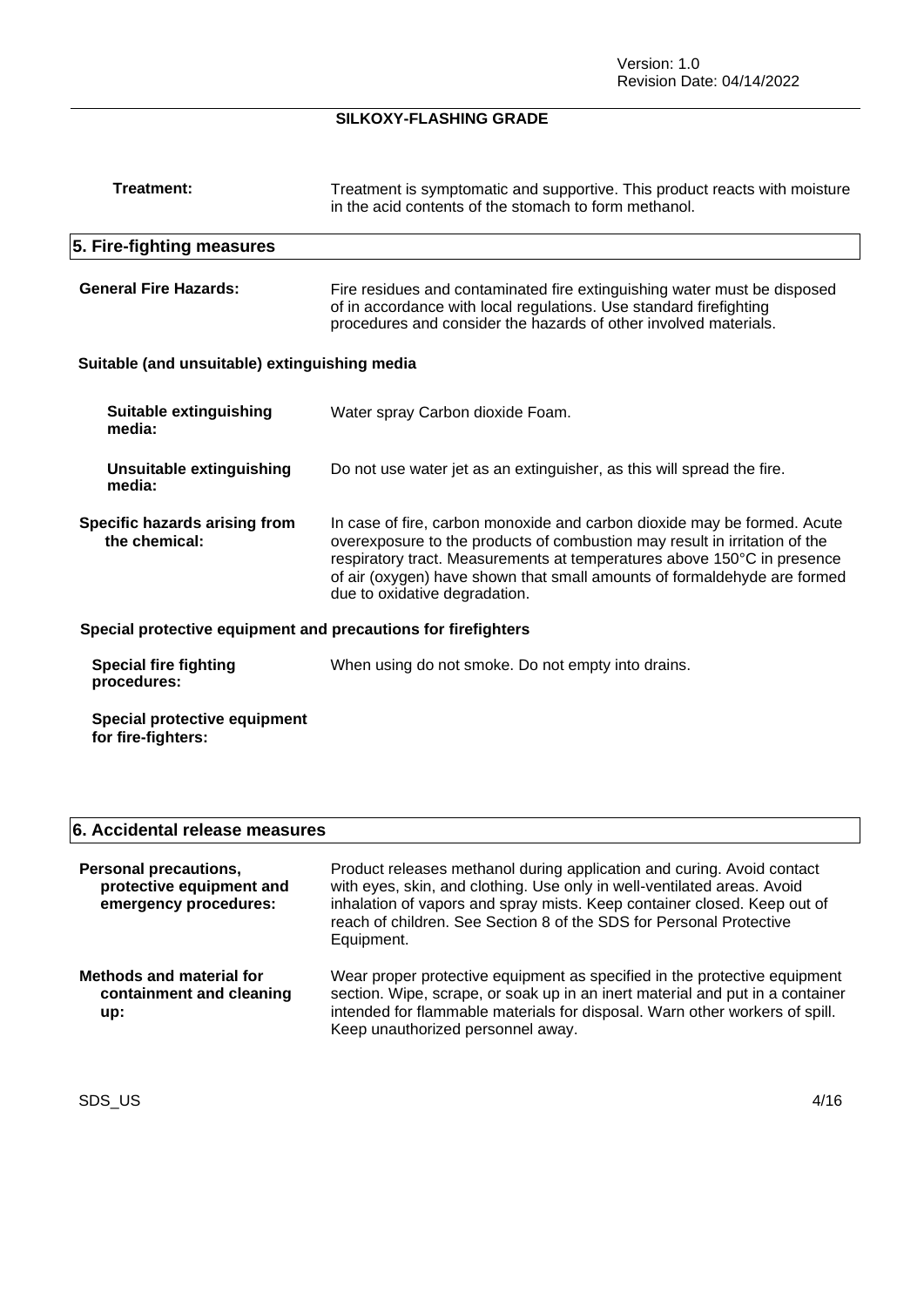Version: 1.0 Revision Date: 04/14/2022

#### **SILKOXY-FLASHING GRADE**

| <b>Notification Procedures:</b>       | Caution: Contaminated surfaces may be slippery. See Section 8 of the SDS<br>for Personal Protective Equipment. |  |
|---------------------------------------|----------------------------------------------------------------------------------------------------------------|--|
| <b>Environmental Precautions:</b>     | Do not allow runoff to sewer, waterway or ground.                                                              |  |
| 7. Handling and storage               |                                                                                                                |  |
| <b>Precautions for safe handling:</b> |                                                                                                                |  |

| Conditions for safe storage,<br>including any<br>incompatibilities: | Keep container tightly closed. Recommended storage in original container<br>below 30'C (85'F). |
|---------------------------------------------------------------------|------------------------------------------------------------------------------------------------|
|---------------------------------------------------------------------|------------------------------------------------------------------------------------------------|

### **8. Exposure controls/personal protection**

#### **Control Parameters**

#### **Occupational Exposure Limits**

| <b>Chemical Identity</b>                        | <b>Type</b> | <b>Exposure Limit Values</b>                             | Source                                                                         |
|-------------------------------------------------|-------------|----------------------------------------------------------|--------------------------------------------------------------------------------|
| (1) Calcium Carbonate -<br>Total                | <b>REL</b>  | $10 \text{ mg/m}$                                        | US. NIOSH: Pocket Guide to Chemical<br>Hazards (2010)                          |
| (1) Calcium Carbonate -<br>Respirable.          | <b>REL</b>  | $5 \text{ mg/m}$ 3                                       | US. NIOSH: Pocket Guide to Chemical<br>Hazards (2010)                          |
| (1) Calcium Carbonate -<br>Total dust.          | PEL         | $15 \text{ mg/m}$                                        | US. OSHA Table Z-1 Limits for Air<br>Contaminants (29 CFR 1910.1000) (02 2006) |
| (1) Calcium Carbonate -<br>Respirable fraction. | PEL         | $5 \text{ mg/m}$ 3                                       | US. OSHA Table Z-1 Limits for Air<br>Contaminants (29 CFR 1910.1000) (02 2006) |
| (1) Calcium Carbonate -<br>Total dust.          | <b>TWA</b>  | 15 mg/m3                                                 | US. OSHA Table Z-1-A (29 CFR 1910.1000)<br>(1989)                              |
| (1) Calcium Carbonate -<br>Respirable fraction. | <b>TWA</b>  | $5 \text{ mg/m}$                                         | US. OSHA Table Z-1-A (29 CFR 1910.1000)<br>(1989)                              |
| Octadecanoic acid                               | <b>TWA</b>  | $10 \overline{\text{mg}}/\text{m}3$                      | US. ACGIH Threshold Limit Values (03 2015)                                     |
| (1) QUARTZ - Respirable<br>fraction.            | <b>TWA</b>  | $0.025$ mg/m $3$                                         | US. ACGIH Threshold Limit Values (03 2015)                                     |
| (1) QUARTZ - Respirable<br>dust.                | <b>REL</b>  | $0.05$ mg/m3                                             | US. NIOSH: Pocket Guide to Chemical<br>Hazards (2010)                          |
|                                                 | <b>TWA</b>  | $0.1 \text{ mg/m}$ 3                                     | US. OSHA Table Z-1-A (29 CFR 1910.1000)<br>(1989)                              |
| (1) QUARTZ - Respirable.                        | <b>TWA</b>  | 2.4 millions<br>of particles<br>per cubic foot<br>of air | US. OSHA Table Z-3 (29 CFR 1910.1000)<br>(2000)                                |
|                                                 | <b>TWA</b>  | $0.1$ mg/m $3$                                           | US. OSHA Table Z-3 (29 CFR 1910.1000)<br>(2000)                                |
| (1) QUARTZ                                      | PEL         | $0.05$ mg/m $3$                                          | US. OSHA Table Z-1 Limits for Air<br>Contaminants (29 CFR 1910.1000) (03 2016) |
| Octamethylcyclotetrasiloxane                    | <b>TWA</b>  | $\overline{5}$ ppm                                       |                                                                                |

#### **Appropriate Engineering Controls**

Eye wash facilities and emergency shower must be available when handling this product.

 $\mathsf{SDS}\_\mathsf{U}\mathsf{S}$  5/16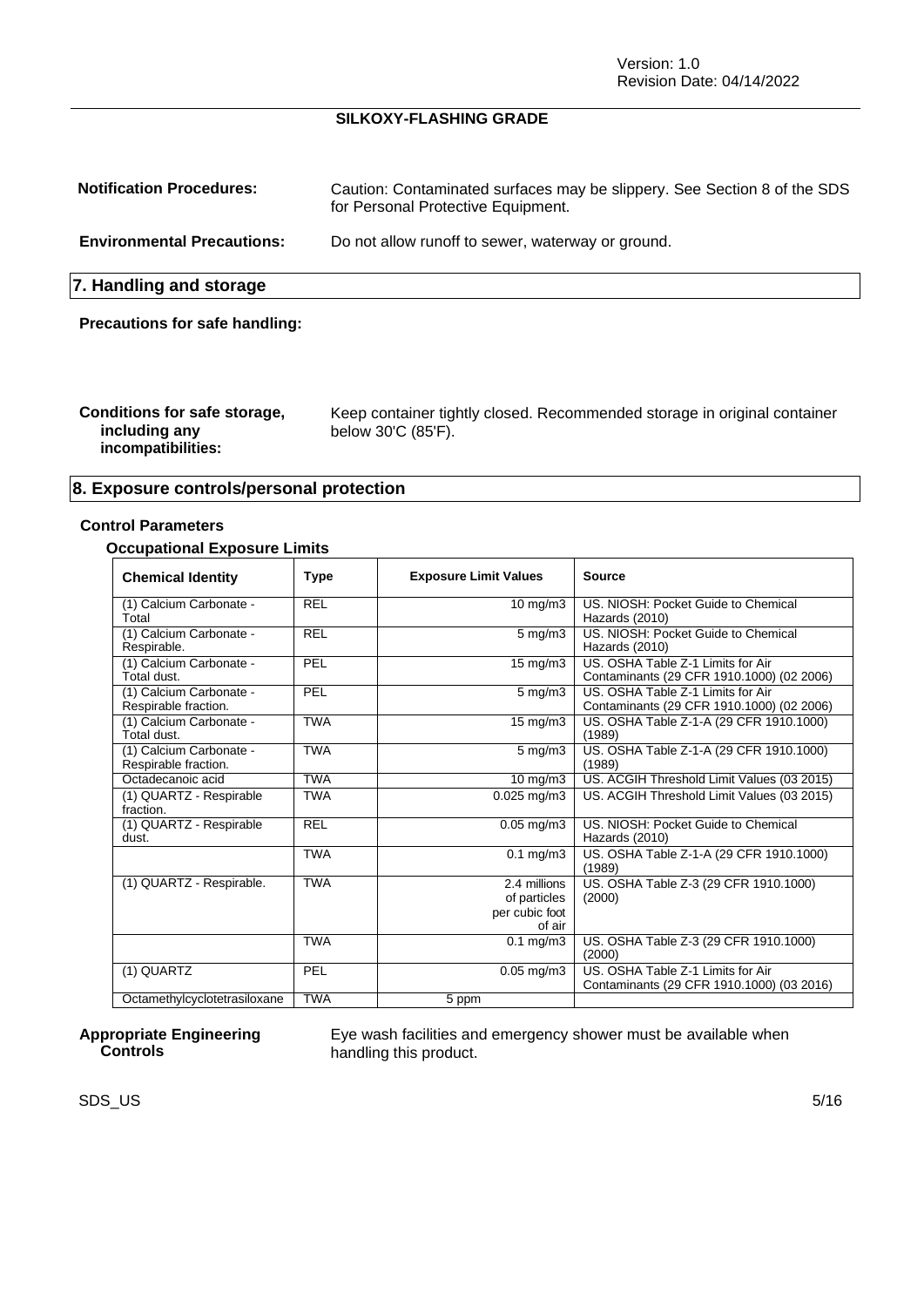### **Individual protection measures, such as personal protective equipment**

| <b>General information:</b>                       | Ventilation and other forms of engineering controls are preferred for<br>controlling exposures. Respiratory protection may be needed for non-<br>routine or emergency situations.                                                                                                                                                    |
|---------------------------------------------------|--------------------------------------------------------------------------------------------------------------------------------------------------------------------------------------------------------------------------------------------------------------------------------------------------------------------------------------|
| <b>Eye/face protection:</b>                       | Monogoggles                                                                                                                                                                                                                                                                                                                          |
| <b>Skin Protection</b><br><b>Hand Protection:</b> | Chemical resistant gloves                                                                                                                                                                                                                                                                                                            |
| Other:                                            | Wear rubber apron. Wear suitable protective clothing and eye/face<br>protection.                                                                                                                                                                                                                                                     |
| <b>Respiratory Protection:</b>                    | If exposure limits are exceeded or respiratory irritation is experienced,<br>NIOSH/MSHA approved respiratory protection should be worn. Supplied<br>air respirators may be required for non-routine or emergency situations.<br>Respiratory protection must be provided in accordance with OSHA<br>regulations (see 29CFR 1910.134). |
| <b>Hygiene measures:</b>                          | Always observe good personal hygiene measures, such as washing after<br>handling the material and before eating, drinking, and/or smoking. Routinely<br>wash work clothing to remove contaminants. Discard contaminated<br>footwear that cannot be cleaned.                                                                          |

### **9. Physical and chemical properties**

#### **Appearance**

| <b>Physical state:</b>                                | liquid             |  |
|-------------------------------------------------------|--------------------|--|
| Form:                                                 | liquid             |  |
| Color:                                                | Various            |  |
| Odor:                                                 | Alcohol            |  |
| Odor threshold:                                       | No data available. |  |
| pH:                                                   | not applicable     |  |
| <b>Melting point/freFLASHING GRADEing</b><br>point:   | not applicable     |  |
| Initial boiling point and boiling range:              | No data available. |  |
| <b>Flash Point:</b>                                   | Not Applicable     |  |
| <b>Evaporation rate:</b>                              | No data available. |  |
| Flammability (solid, gas):                            | No data available. |  |
| Upper/lower limit on flammability or explosive limits |                    |  |
| Flammability limit - upper (%):                       | No data available. |  |
| Flammability limit - lower (%):                       | No data available. |  |

 $\mathsf{SDS\_US}$  6/16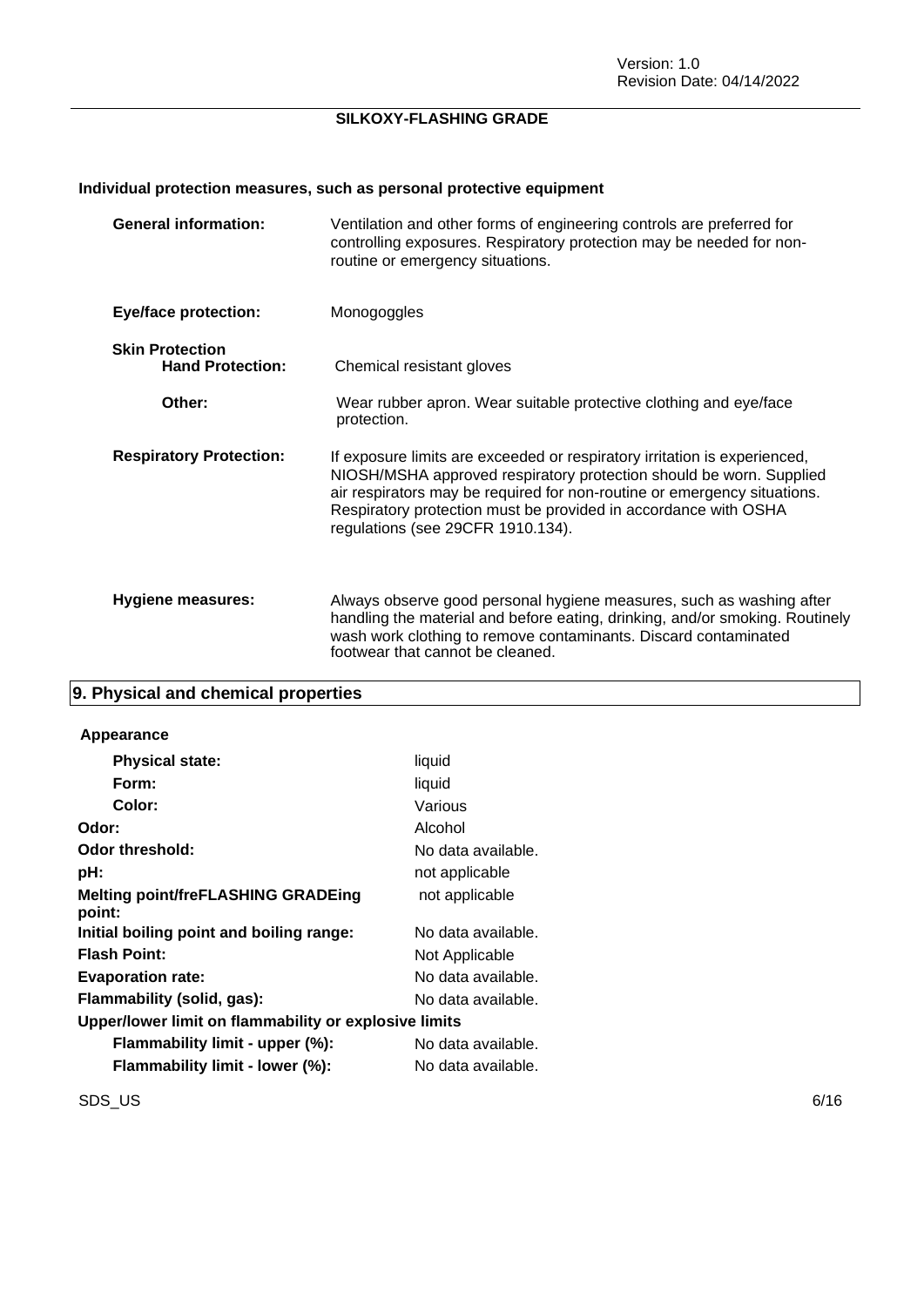Explosive limit - upper (%): SILKOXY-FIL**AS<del>h</del>ING GRADE** 

SDS\_US 7/16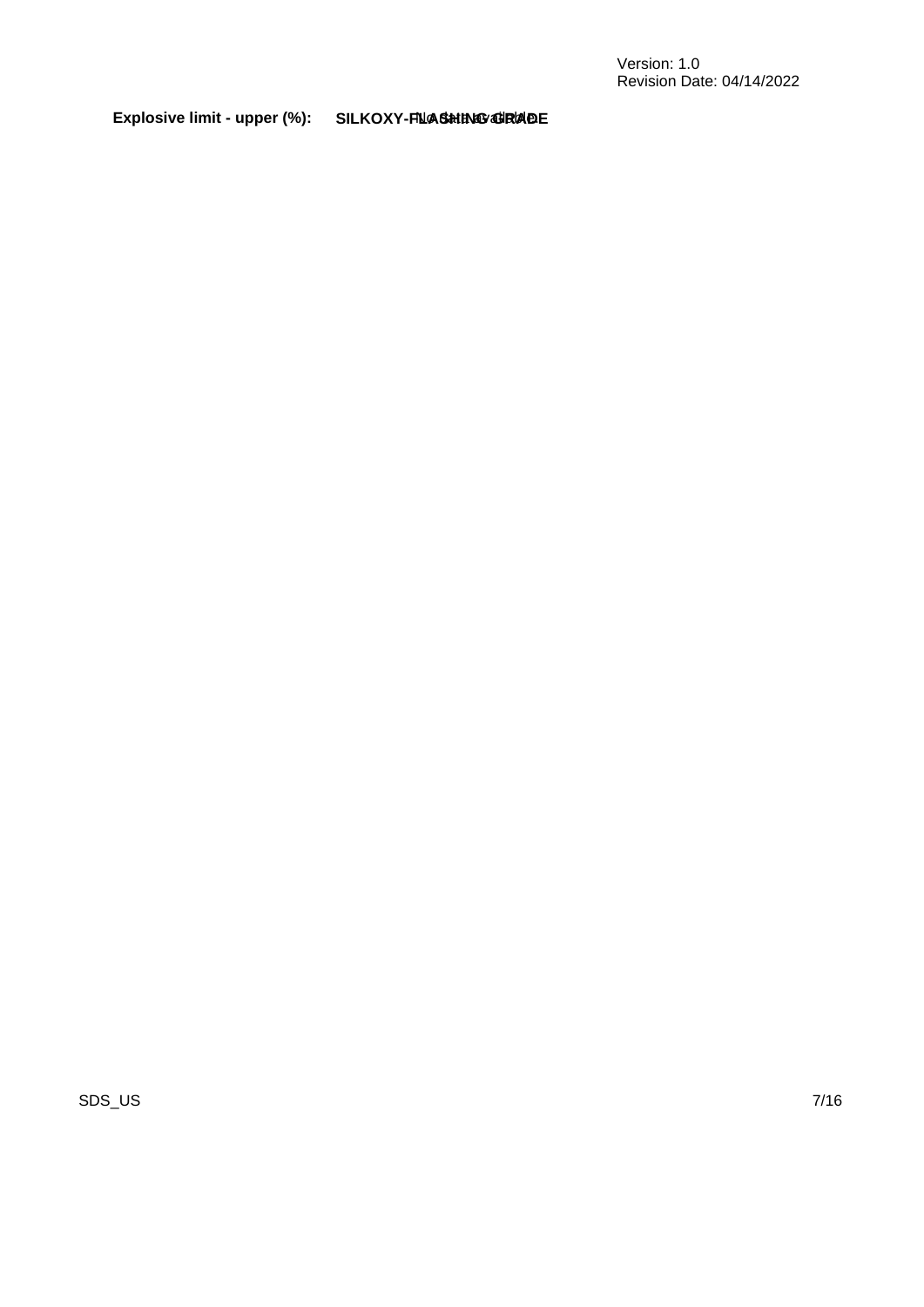| Explosive limit - lower (%):                        | No data available. |
|-----------------------------------------------------|--------------------|
| Heat of combustion:                                 | No data available. |
| Vapor pressure:                                     | No data available. |
| Vapor density:                                      | No data available. |
| <b>Density:</b>                                     | No data available. |
| <b>Relative density:</b>                            | 1.30               |
| Solubility(ies)                                     |                    |
| <b>Solubility in water:</b>                         | No data available. |
| Solubility (other):                                 | No data available. |
| Partition coefficient (n-octanol/water) Log<br>Pow: | No data available. |
| <b>Auto-ignition temperature:</b>                   | No data available. |
| Decomposition temperature:                          | No data available. |
| <b>SADT:</b>                                        | No data available. |
| Viscosity, dynamic:                                 | No data available. |
| Viscosity, kinematic:                               | No data available. |
| VOC:                                                | 24 g/l;            |

### **10. Stability and reactivity**

| <b>Reactivity:</b>                                 | No dangerous reaction if used as recommended.                                                                                                                                                      |
|----------------------------------------------------|----------------------------------------------------------------------------------------------------------------------------------------------------------------------------------------------------|
| <b>Chemical Stability:</b>                         | Material is stable under normal conditions.                                                                                                                                                        |
| <b>Possibility of hazardous</b><br>reactions:      | Hazardous polymerisation does not occur.                                                                                                                                                           |
| Conditions to avoid:                               | None known.                                                                                                                                                                                        |
| Incompatible Materials:                            | None known.                                                                                                                                                                                        |
| <b>Hazardous Decomposition</b><br><b>Products:</b> | Carbon oxides Oxides of silicon. Measurements at temperatures above<br>150°C in presence of air (oxygen) have shown that small amounts of<br>formaldehyde are formed due to oxidative degradation. |

### **11. Toxicological information**

| Information on likely routes of exposure |                    |  |
|------------------------------------------|--------------------|--|
| Ingestion:                               | No data available. |  |
| Inhalation:                              | No data available. |  |

 $\mathsf{SDS\_US}$  8/16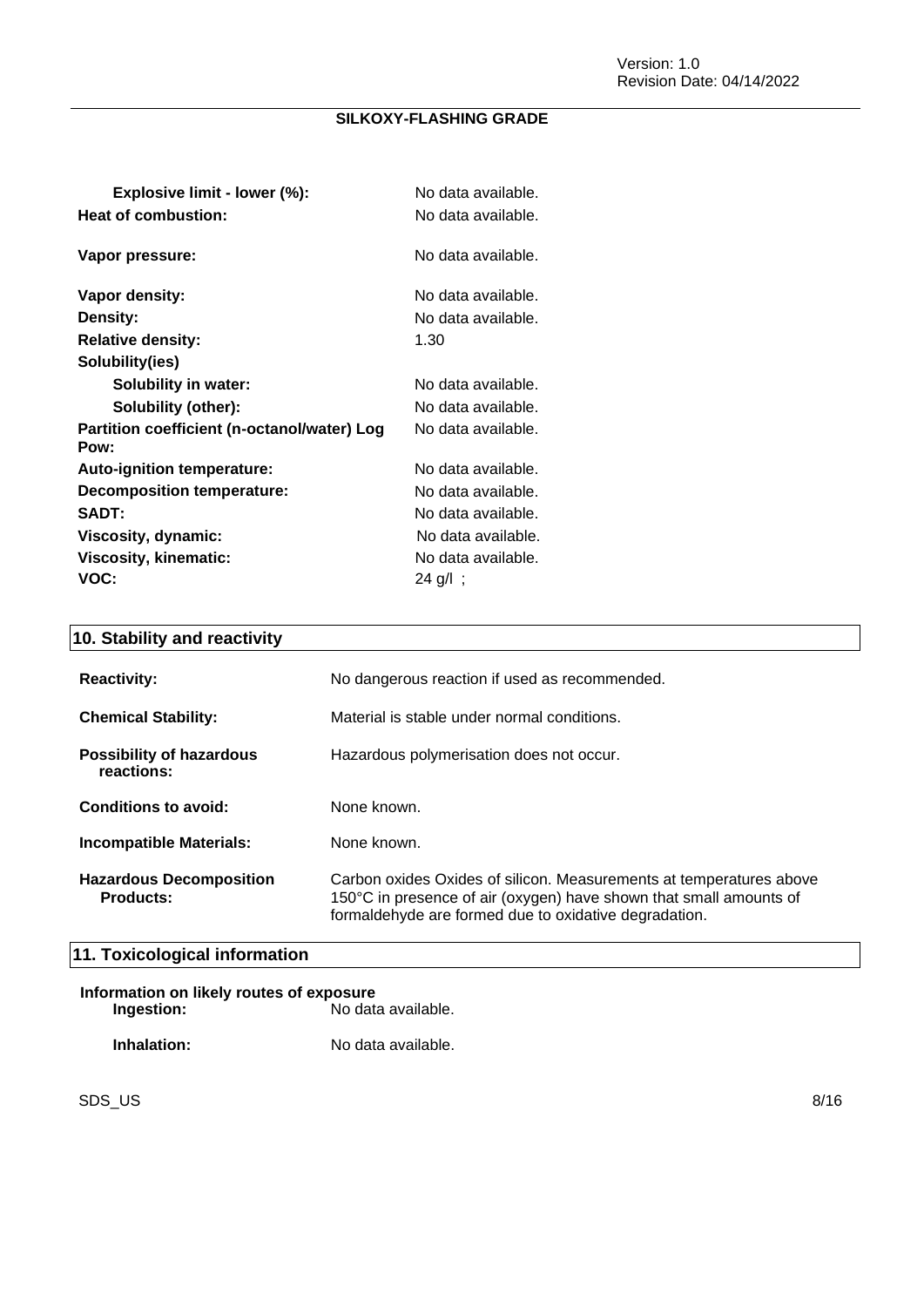| <b>Skin Contact:</b>                                        | No data available.                                                                                 |
|-------------------------------------------------------------|----------------------------------------------------------------------------------------------------|
| Eye contact:                                                | No data available.                                                                                 |
| Ingestion:                                                  | Symptoms related to the physical, chemical and toxicological characteristics<br>No data available. |
| Inhalation:                                                 | No data available.                                                                                 |
| <b>Skin Contact:</b>                                        | No data available.                                                                                 |
| Eye contact:                                                | No data available.                                                                                 |
| Information on toxicological effects                        |                                                                                                    |
| Acute toxicity (list all possible routes of exposure)       |                                                                                                    |
| Oral<br><b>Product:</b>                                     | Not classified for acute toxicity based on available data.                                         |
| Specified substance(s):<br>Octadecanoic acid                | LD 50 (Rat, No data available.): $>$ 2,000 mg/kg                                                   |
| Octamethylcyclotetrasilox<br>ane                            | LD 50 (Rat): 4,800 mg/kg                                                                           |
| <b>Dermal</b><br><b>Product:</b>                            | Not classified for acute toxicity based on available data.                                         |
| Specified substance(s):<br>Octamethylcyclotetrasilox<br>ane | LD 50 (Rat): $> 2,400$ mg/kg                                                                       |
| <b>Inhalation</b><br><b>Product:</b>                        | Not classified for acute toxicity based on available data.                                         |
| Specified substance(s):<br>Octamethylcyclotetrasilox<br>ane | $LC50$ (Rat): 36 mg/l                                                                              |
| <b>Repeated dose toxicity</b><br>Product:                   | No data available.                                                                                 |
| <b>Skin Corrosion/Irritation</b><br><b>Product:</b>         | No data available.                                                                                 |

SDS\_US 9/16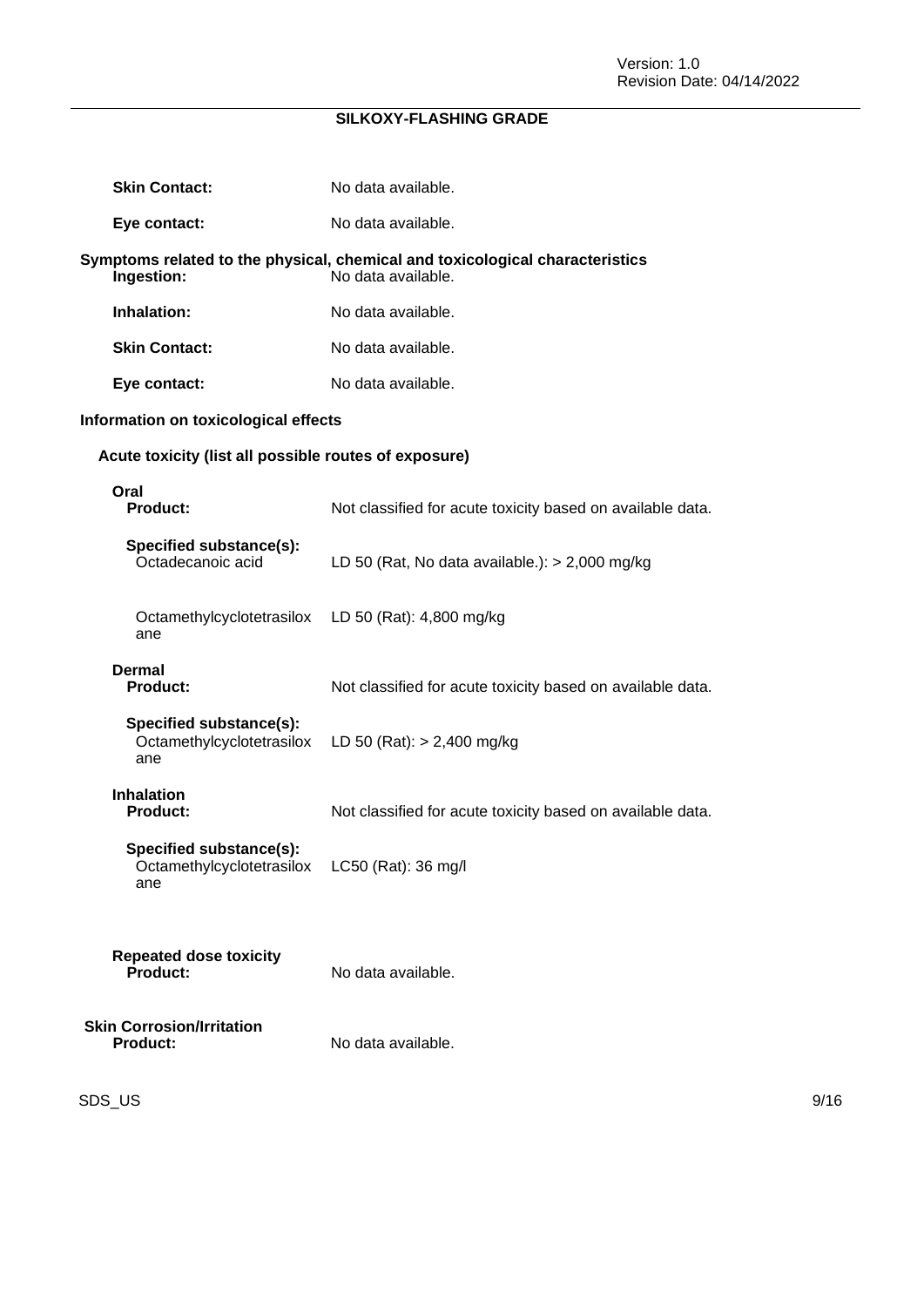| <b>Serious Eye Damage/Eye Irritation</b><br>Product:                                      | No data available.                                                                                                                                                                                     |  |
|-------------------------------------------------------------------------------------------|--------------------------------------------------------------------------------------------------------------------------------------------------------------------------------------------------------|--|
| <b>Respiratory or Skin Sensitization</b><br>Product:                                      | No data available.                                                                                                                                                                                     |  |
| Carcinogenicity<br>Product:                                                               | No data available.                                                                                                                                                                                     |  |
|                                                                                           | IARC Monographs on the Evaluation of Carcinogenic Risks to Humans:                                                                                                                                     |  |
| (1) QUARTZ                                                                                | Overall evaluation: 1. Carcinogenic to humans.                                                                                                                                                         |  |
|                                                                                           |                                                                                                                                                                                                        |  |
| (1) QUARTZ                                                                                | US. National Toxicology Program (NTP) Report on Carcinogens:<br>Known To Be Human Carcinogen.                                                                                                          |  |
| No carcinogenic components identified                                                     | US. OSHA Specifically Regulated Substances (29 CFR 1910.1001-1050):                                                                                                                                    |  |
| <b>Germ Cell Mutagenicity</b>                                                             |                                                                                                                                                                                                        |  |
| In vitro<br><b>Product:</b>                                                               | No data available.                                                                                                                                                                                     |  |
| Specified substance(s):<br>Octamethylcyclotetrasilox<br>ane                               | Ames-Test (OECD-Guideline 471 (Genetic Toxicology: Salmonella<br>typhimurium, Reverse Mutation Assay)): negative (not mutagenic)<br>Mouse Lymphoma Assay (OECD Guidline 476): negative (not mutagenic) |  |
| In vivo<br><b>Product:</b>                                                                | No data available.                                                                                                                                                                                     |  |
| Specified substance(s):<br>Octamethylcyclotetrasilox<br>ane                               | Chromosomal aberration (OECD-Guideline 474 (Genetic Toxicology:<br>Micronucleus Test)) Inhalation (Rat, male and female): negative                                                                     |  |
| <b>Reproductive toxicity</b><br>Product:                                                  | No data available.                                                                                                                                                                                     |  |
| <b>Specific Target Organ Toxicity - Single Exposure</b><br>Product:<br>No data available. |                                                                                                                                                                                                        |  |
| <b>Specific Target Organ Toxicity - Repeated Exposure</b><br><b>Product:</b>              | No data available.                                                                                                                                                                                     |  |
| <b>Aspiration Hazard</b>                                                                  |                                                                                                                                                                                                        |  |

SDS\_US 10/16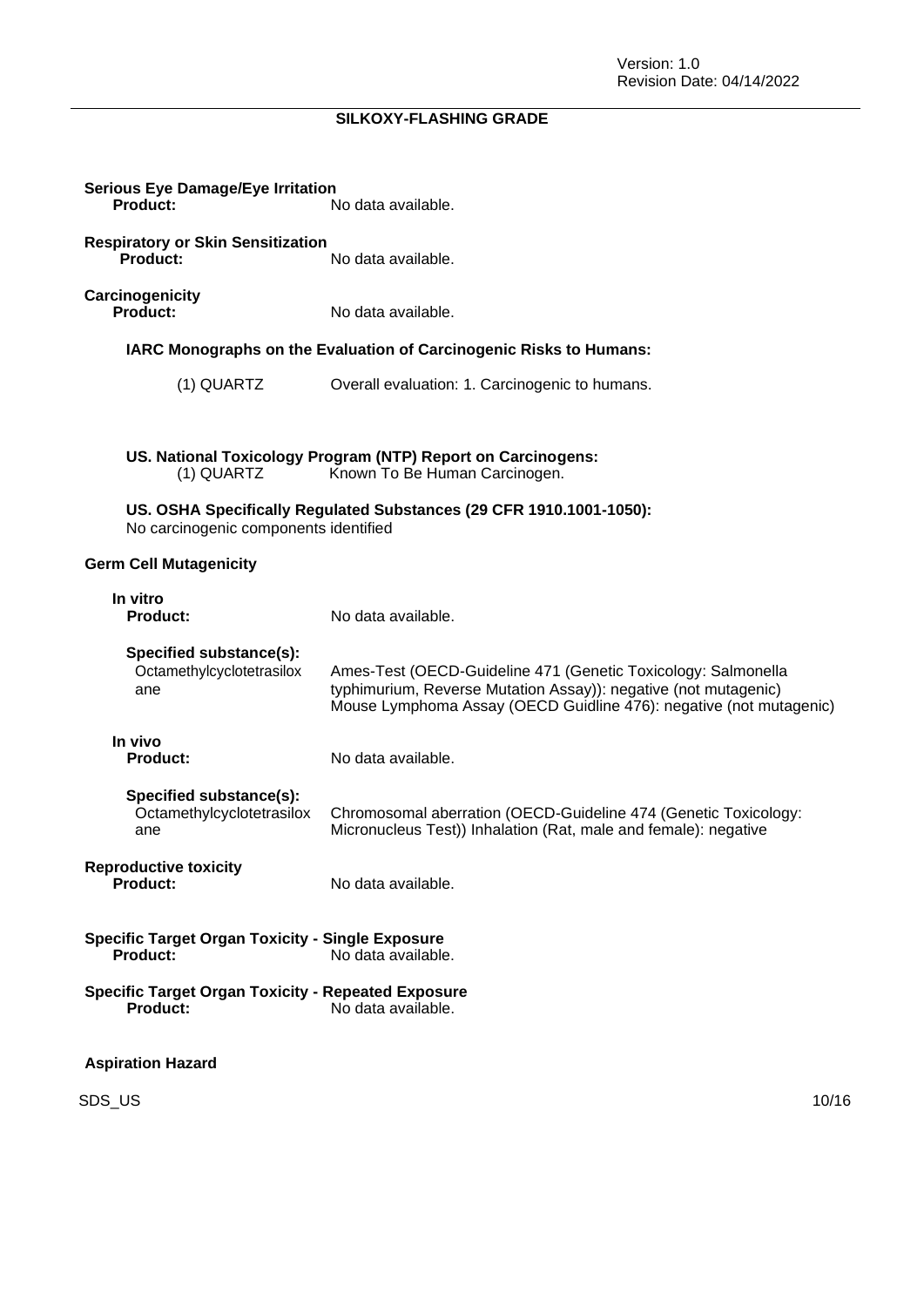Version: 1.0 Revision Date: 04/14/2022

#### **SILKOXY-FLASHING GRADE**

**Product:** No data available.

**Other effects:** No data available.

#### **Specified substance(s):**

Octamethylcyclotetrasil oxane Octamethylcyclotetrasiloxane (D4) Ingestion: Rodents given large doses via oral gavage of Octamethylcyclotetrasiloxane (1600mg/kg/day,14 days), developed increased liver weights relative to unexposed control animals due to hepatocellular hyperplasia (increased number of liver cells which appear normal) as well as hypertrophy (increased cell size). Inhalation: In inhalation studies, laboratory rodents exposed to Octamethylcyclotetrasiloxane (300 ppm five days/week, 90 days) developed increased liver weights in female animals relative to unexposed control animals. When the exposure was stopped, liver weights returned to normal. Microscopic examination of the liver cells did not show any evidence of pathology. This response in rats, which does not affect the animal's health, is welldocumented and widely recognized. It is related to an increase of liver enzymes that metabolize and eliminate a material from the body. The increased liver weight reverses even while the D4 exposure continues. The finding is not adverse, but is considered a natural adaptive change in rats, and does not represent a hazard to humans. Inhalation studies utilizing laboratory rabbits and guinea pigs showed no effects on liver weights. Inhalation exposures typical of industrial usage (5-10 ppm) showed no toxic effects in rodents. Range finding reproductive studies were conducted (whole body inhalation, 70 days prior to mating, through mating, gestation and lactation), with D4. Rats were exposed to 70 and 700 ppm. In the 700 ppm group, there was a statistically significant reduction in mean litter size and in implantation sites. No D4 related clinical signs were observed in the pups and no exposure related pathological findings were found. A two-year, combined chronic/carcinogenicity study, during which rats were exposed to D4 by inhalation, data showed a statistically significant increase in a benign uterine tumor in female rats exposed at the highest level--a level much higher than the low levels that consumers or workers may encounter. An expert panel of independent scientists who have reviewed the results of this research concur that the finding seen in the two-year study occurred through a biological pathway that is specific to the rat and is not relevant to humans. Therefore, this observed effect does not indicate a potential health hazard to humans. In developmental toxicity studies, rats and rabbits were exposed to D4 at concentrations up to 700 ppm and 500 ppm, respectively. No teratogenic effects (birth defects) were observed in either study. **12. Ecological information**

**Ecotoxicity:**

**Acute hazards to the aquatic environment:**

SDS\_US 11/16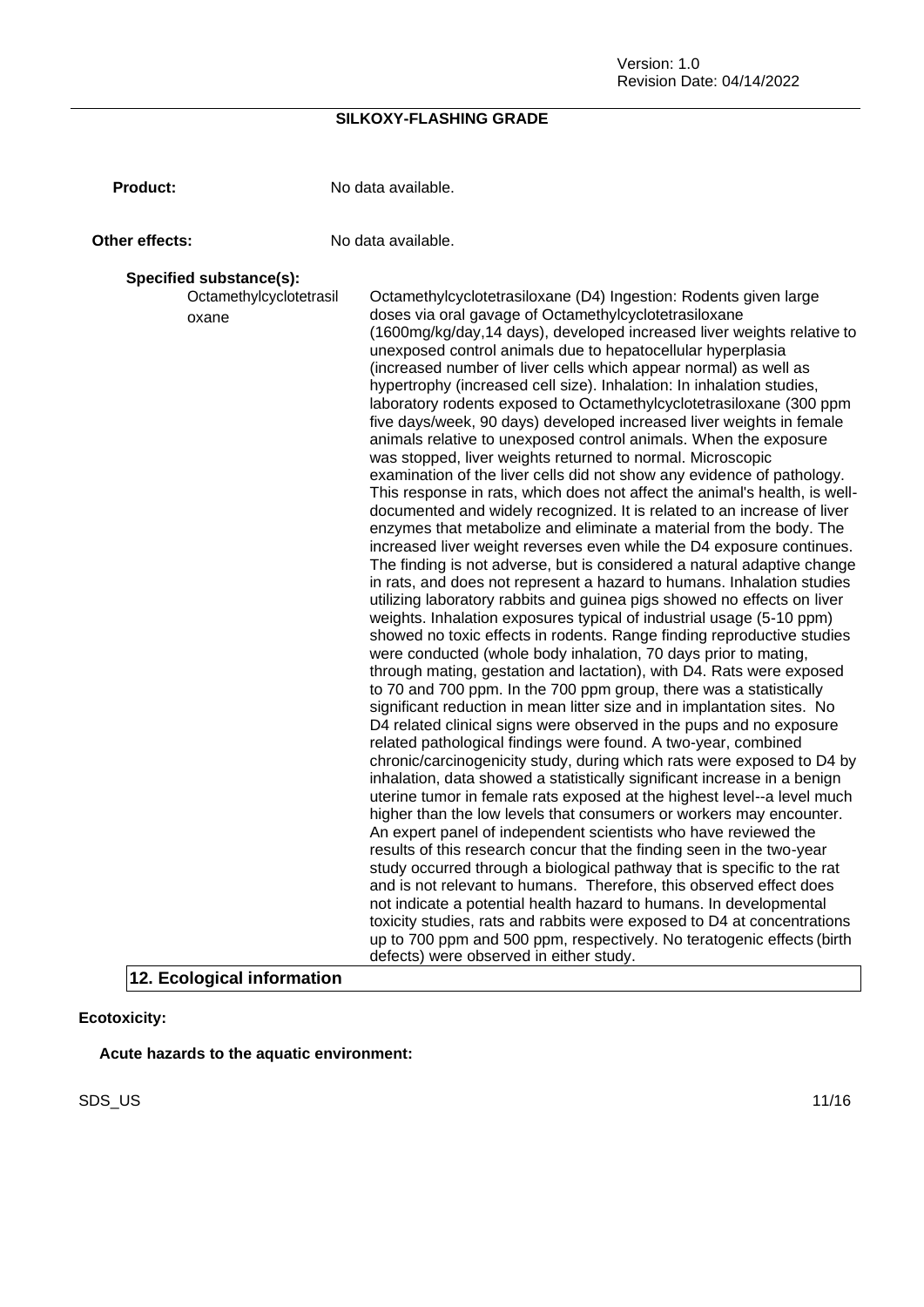| Fish<br>Product:                                                                            | No data available.                                                                                                          |       |
|---------------------------------------------------------------------------------------------|-----------------------------------------------------------------------------------------------------------------------------|-------|
| Specified substance(s):<br>Octadecanoic acid                                                | LC0 (Brachydanio rerio, 96 h): > 100 mg/l<br>LC0 (Leuciscus idus, $96 h$ ): $> 100 mg/l$                                    |       |
| <b>Aquatic Invertebrates</b><br>Product:                                                    | No data available.                                                                                                          |       |
| Chronic hazards to the aquatic environment:                                                 |                                                                                                                             |       |
| <b>Fish</b><br><b>Product:</b>                                                              | No data available.                                                                                                          |       |
| Specified substance(s):<br>Octadecanoic acid                                                | LC0 (Brachydanio rerio, 4 d): > 100 mg/l<br>LC0 (Leuciscus idus, 4 d): > 100 mg/l                                           |       |
| <b>Aquatic Invertebrates</b><br>Product:                                                    | No data available.                                                                                                          |       |
| <b>Toxicity to Aquatic Plants</b><br>Product:                                               | No data available.                                                                                                          |       |
| <b>Persistence and Degradability</b>                                                        |                                                                                                                             |       |
| <b>Biodegradation</b><br>Product:                                                           | No data available.                                                                                                          |       |
| Specified substance(s):<br>Octamethylcyclotetrasilox<br>ane                                 | 3.7 % (29 d, 310 Ready Biodegradability - CO <sub>2</sub> in Sealed Vessels<br>(Headspace Test)) Not readily biodegradable. |       |
| <b>BOD/COD Ratio</b><br><b>Product:</b>                                                     | No data available.                                                                                                          |       |
| <b>Bioaccumulative potential</b><br><b>Bioconcentration Factor (BCF)</b><br><b>Product:</b> | No data available.                                                                                                          |       |
| Specified substance(s):<br>Octamethylcyclotetrasilox<br>ane                                 | Fathead Minnow, Bioconcentration Factor (BCF): 12.40                                                                        |       |
| Partition Coefficient n-octanol / water (log Kow)<br><b>Product:</b>                        | No data available.                                                                                                          |       |
| SDS_US                                                                                      |                                                                                                                             | 12/16 |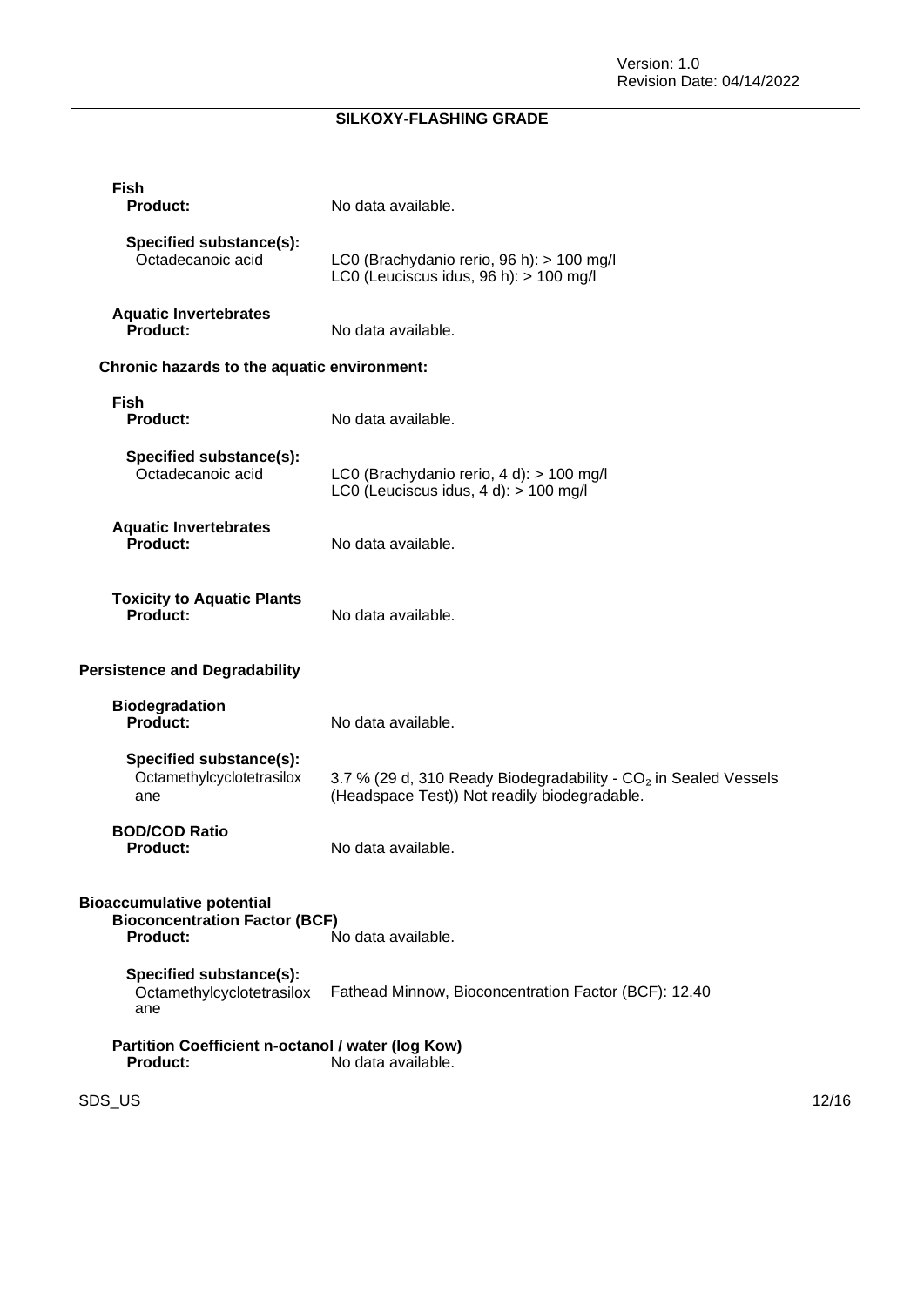| <b>Mobility in soil:</b>                         | No data available.                                                                                                                                                                                                             |
|--------------------------------------------------|--------------------------------------------------------------------------------------------------------------------------------------------------------------------------------------------------------------------------------|
|                                                  | Known or predicted distribution to environmental compartments                                                                                                                                                                  |
| (1) Calcium Carbonate                            | No data available.                                                                                                                                                                                                             |
| Titanium, Bis(ethyl<br>acetoacetato)-diispropoxy | No data available.                                                                                                                                                                                                             |
| Octadecanoic acid                                | No data available.                                                                                                                                                                                                             |
| (1) QUARTZ                                       | No data available.                                                                                                                                                                                                             |
| Octamethylcyclotetrasiloxa<br>ne                 | No data available.                                                                                                                                                                                                             |
| Other adverse effects:                           | No data available.                                                                                                                                                                                                             |
| 13. Disposal considerations                      |                                                                                                                                                                                                                                |
| <b>General information:</b>                      | The generation of waste should be avoided or minimized wherever<br>possible. Do not discharge into drains, water courses or onto the ground.<br>See Section 8 for information on appropriate personal protective<br>equipment. |
| <b>Disposal instructions:</b>                    | Disposal should be made in accordance with federal, state and local<br>regulations.                                                                                                                                            |
| <b>Contaminated Packaging:</b>                   | Dispose of as unused product.                                                                                                                                                                                                  |
| 14. Transport information                        |                                                                                                                                                                                                                                |
| <b>DOT</b>                                       |                                                                                                                                                                                                                                |
| UN Number:                                       | None                                                                                                                                                                                                                           |
| <b>UN Proper Shipping Name:</b>                  | None                                                                                                                                                                                                                           |
| Transport Hazard Class(es)                       |                                                                                                                                                                                                                                |

| Transport Hazard Glassles) |             |
|----------------------------|-------------|
| Class:                     | None        |
| $Label(s)$ :               | <b>NONE</b> |
| Packing Group:             | None        |
| Marine Pollutant:          | N٥          |
|                            |             |

#### **IMDG**

Not regulated.

#### **IATA**

Not regulated.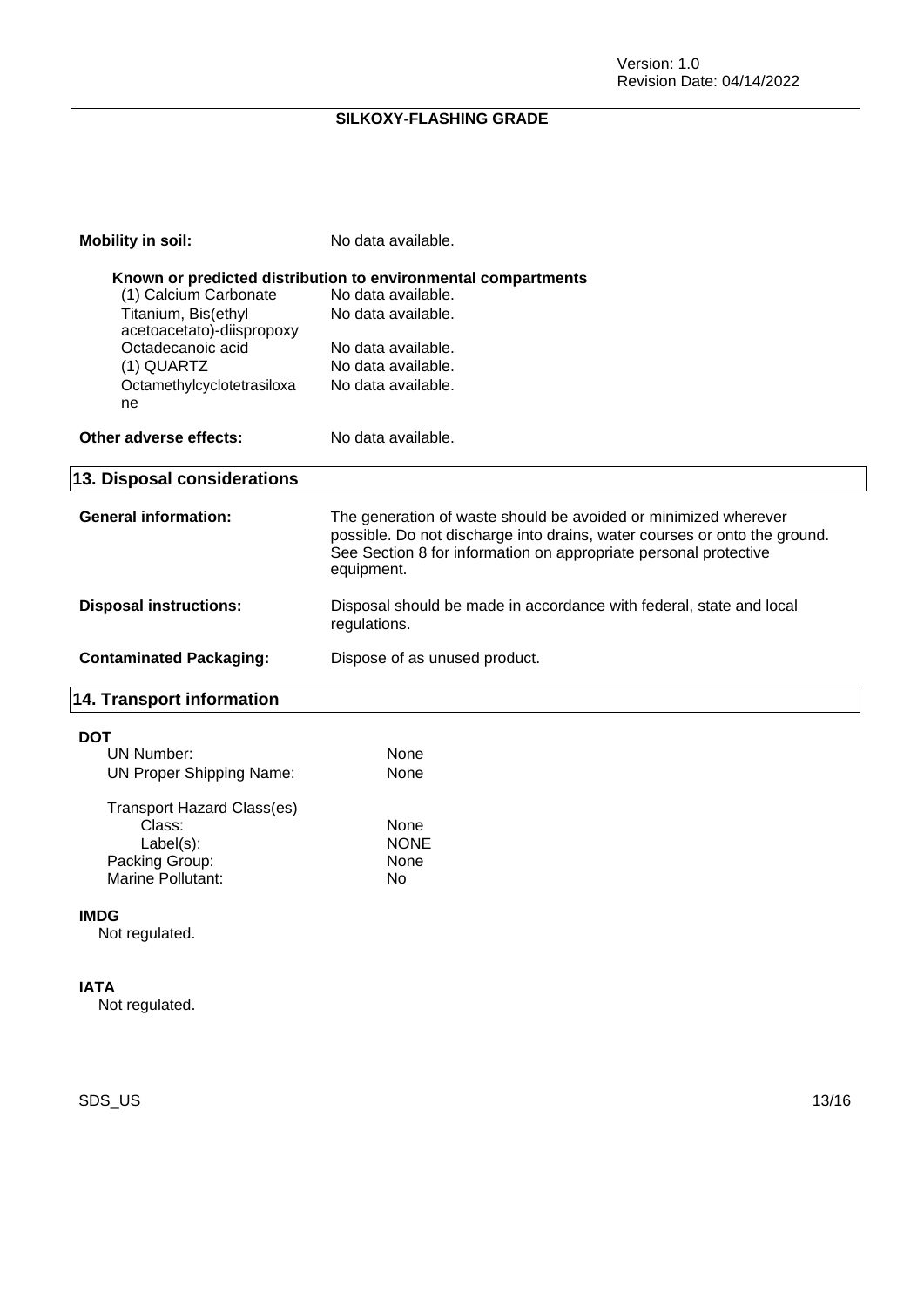#### **Special precautions for user:**

#### **15. Regulatory information**

#### **US Federal Regulations**

#### **TSCA Section 12(b) Export Notification (40 CFR 707, Subpt. D)**

None present or none present in regulated quantities.

#### **CERCLA Hazardous Substance List (40 CFR 302.4):**

None present or none present in regulated quantities.

#### **Superfund Amendments and Reauthorization Act of 1986 (SARA)**

#### **Hazard categories**

Delayed (Chronic) Health Hazard

#### **SARA 302 Extremely Hazardous Substance**

None present or none present in regulated quantities.

#### **SARA 304 Emergency Release Notification**

None present or none present in regulated quantities.

#### **SARA 311/312 Hazardous Chemical**

**Chemical Identity Threshold Planning Quantity** (1) Calcium Carbonate 10000 lbs  $100001$ 

| Titanium, Bis(ethyl        | 10000 lbs |
|----------------------------|-----------|
| acetoacetato)-diispropoxy  |           |
| Octadecanoic acid          | 10000 lbs |
| (1) QUARTZ                 | 10000 lbs |
| Octamethylcyclotetrasiloxa | 10000 lbs |
| ne                         |           |

#### **SARA 313 (TRI Reporting)**

None present or none present in regulated quantities.

#### **Clean Water Act Section 311 Hazardous Substances (40 CFR 117.3)** None present or none present in regulated quantities.

### **Clean Air Act (CAA) Section 112(r) Accidental Release Prevention (40 CFR 68.130):**

None present or none present in regulated quantities.

#### **US State Regulations**

SDS\_US 14/16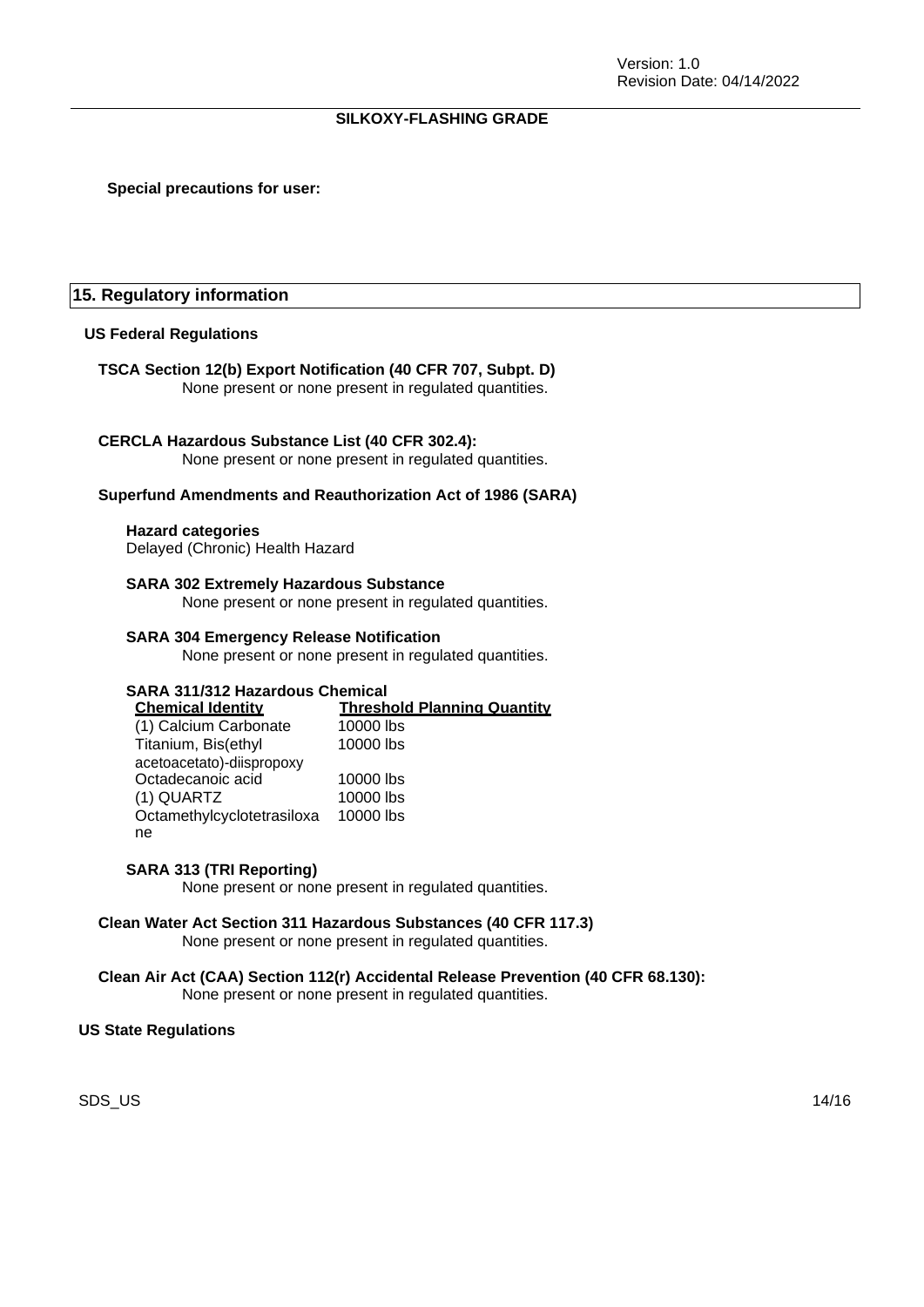#### **US. California Proposition 65**

This product contains chemical(s) known to the State of California to cause cancer and/or to cause birth defects or other reproductive harm.

| (1) TITANIUM DIOXIDE<br>(1) QUARTZ<br>Methanol | Carcinogenic.<br>Carcinogenic.<br>Maximum Allowable Dose Level<br>(MADL): 47000 µg/day. |
|------------------------------------------------|-----------------------------------------------------------------------------------------|
|                                                | Developmental toxin.                                                                    |

#### **US. New Jersey Worker and Community Right-to-Know Act**

#### **Chemical Identity**

Siloxanes and Silicones, di-Me hydroxy terminated (1) Calcium Carbonate Decamethylcyclopentasiloxane Silanamine, 1,1,1-trimethyl-N-(trimethylsilyl) -, reaction products with ammonia, octamethylcyclotetrasiloxane and silica Methyltrimethoxysilane (1) TITANIUM DIOXIDE (1) QUARTZ Octamethylcyclotetrasiloxane

## **US. Massachusetts RTK - Substance List**

### **Chemical Identity**

- (1) Calcium Carbonate
- (1) QUARTZ

#### **US. Pennsylvania RTK - Hazardous Substances**

**Chemical Identity**

(1) Calcium Carbonate

#### **US. Rhode Island RTK**

No ingredient regulated by RI Right-to-Know Law present.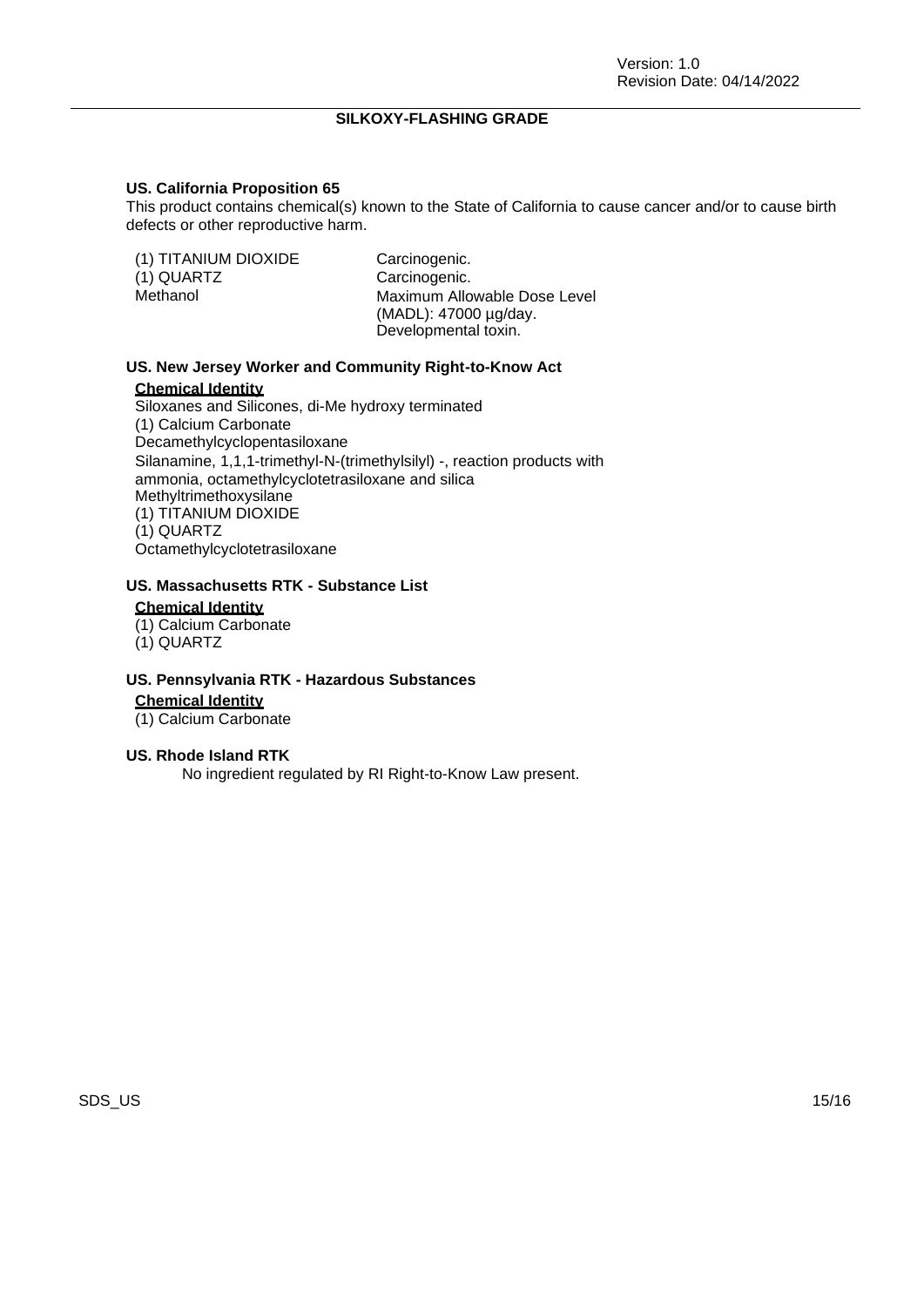#### **Inventory Status:**

| Australia AICS:                                | On or in compliance with the<br>inventory | Remarks: None. |
|------------------------------------------------|-------------------------------------------|----------------|
| Canada DSL Inventory List:                     | Not in compliance with the<br>inventory.  | Remarks: None. |
| EINECS, ELINCS or NLP:                         | On or in compliance with the<br>inventory | Remarks: None. |
| Japan (ENCS) List:                             | Not in compliance with the<br>inventory.  | Remarks: None. |
| China Inv. Existing Chemical<br>Substances:    | Not in compliance with the<br>inventory.  | Remarks: None. |
| Korea Existing Chemicals Inv.<br>(KECI):       | Not in compliance with the<br>inventory.  | Remarks: None. |
| Canada NDSL Inventory:                         | Not in compliance with the<br>inventory.  | Remarks: None. |
| Philippines PICCS:                             | Not in compliance with the<br>inventory.  | Remarks: None. |
| US TSCA Inventory:                             | On or in compliance with the<br>inventory | Remarks: None. |
| New Zealand Inventory<br>of Chemicals:         | Not in compliance with the<br>inventory.  | Remarks: None. |
| <b>Taiwan Chemical Substance</b><br>Inventory: | Not in compliance with the<br>inventory.  | Remarks: None. |

### **16.Other information, including date of preparation or last revision**

#### **HMIS Hazard ID**

| <b>Health</b>              |  |  |
|----------------------------|--|--|
| <b>Flammability</b>        |  |  |
| <b>Physical Hazards</b>    |  |  |
| <b>PERSONAL PROTECTION</b> |  |  |

Hazard rating: 0 - Minimal; 1 - Slight; 2 - Moderate; 3 - Serious; 4 - Severe; RNP - Rating not possible; \*Chronic health effect

| <b>Issue Date:</b>          | 09/19/2017         |
|-----------------------------|--------------------|
| <b>Revision Date:</b>       | No data available. |
| Version #:                  | 1 O                |
| <b>Further Information:</b> | No data available. |